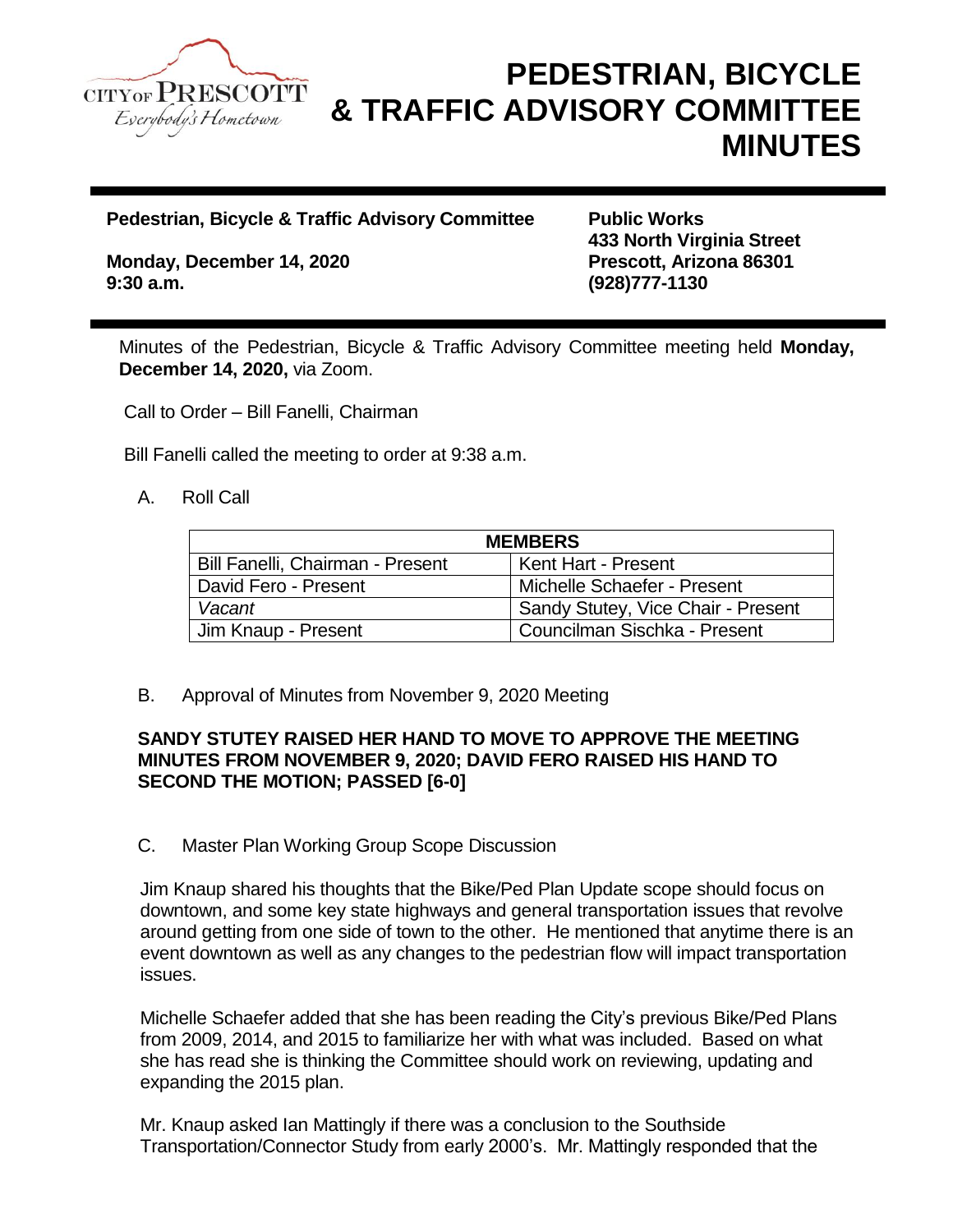study looked at alternative routes around the downtown area rather than through it. Mr. Mattingly will distribute that study to members as it did have minor improvement recommendations for smaller collectors like Mt. Vernon and Carleton as alternates to traveling through the downtown area.

Sandy Stutey stated she spoke to Michael Lamar and Councilman Goode regarding the possibility of commissioning a Transportation Master Plan. If a Transportation Master Plan does happen, how would this planning process fit into it and, is a public transit system being considered as a strategy? Mr. Mattingly replied that there has been discussion regarding a major transportation study of the downtown. This conversation has not died away but will need to be considered by Council and may be a discussion point when Parklets are reviewed in spring 2021. At this point staff has not been directed to take on any type of study. If directed to begin a study, transit would be considered.

Mr. Knaup asked if members have any opinion of limiting or broadening the scope of this new Bike/Ped plan. Bill Fanelli recommended defining the limits of the downtown with a goal to determine how bikes and peds can better navigate within the downtown area.

Ms. Schaefer stated she has a map of bike and trail facilities that can be modified to define the area.

Councilman Sischka remarked that when the scope is too broad, it is difficult to complete and agrees that using a map with a defined boundary area is a good idea. He also asked, what outreach does the City do to inform bicyclists of closures and routes to avoid downtown when events are happening? Mr. Mattingly replied that we advertise our traffic control plans for events and a bicycle would be considered a vehicle so no additional outreach is done directly to the bike groups.

Mr. Mattingly recommended that the scope of the Bike/Ped Plan be a subset of the City Masterplan and address bike routes, bike parking and accommodations. Planning and Zoning dictates onsite parking facility requirements so we would need to ask them to include bike facilities. Mr. Knaup stated from his recollection, planning code requires as many bike parking spaces as handicapped spaces.

Kent Hart asked for information purposes, how many organized bike groups are in the area? Mr. Fanelli answered that we have two major groups, Bike Prescott for road biking and Prescott Mountain Bike Alliance (PMBA) for mountain biking.

Ms. Stutey remarked that Chapter 7 of the General Plan includes multimodal and public transit, ways to create pedestrian links to each. She suggested that Mr. Knaup and Ms. Schaefer review and include transit as a piece of the network of transportation resources there. Mr. Knaup remarked, that in the last general plan, the transportation section had in depth and stronger wording, things like complete streets and connectivity, we should review it to stay in concert with that as we add anything new. Ms. Schaefer remarked that we should look at Safe Routes to School as well.

Ms. Schaefer asked if the city has a traffic master plan. Mr. Mattingly answered that we do not have an overall traffic master plan. We have traditionally worked off of small area plans and Traffic Impact Analysis's for subdivisions or master plans.

Carey Oberheim read a chat comment from David Fero, he views transit as very helpful in reduction of traffic and suggests that transit should be part of the scope.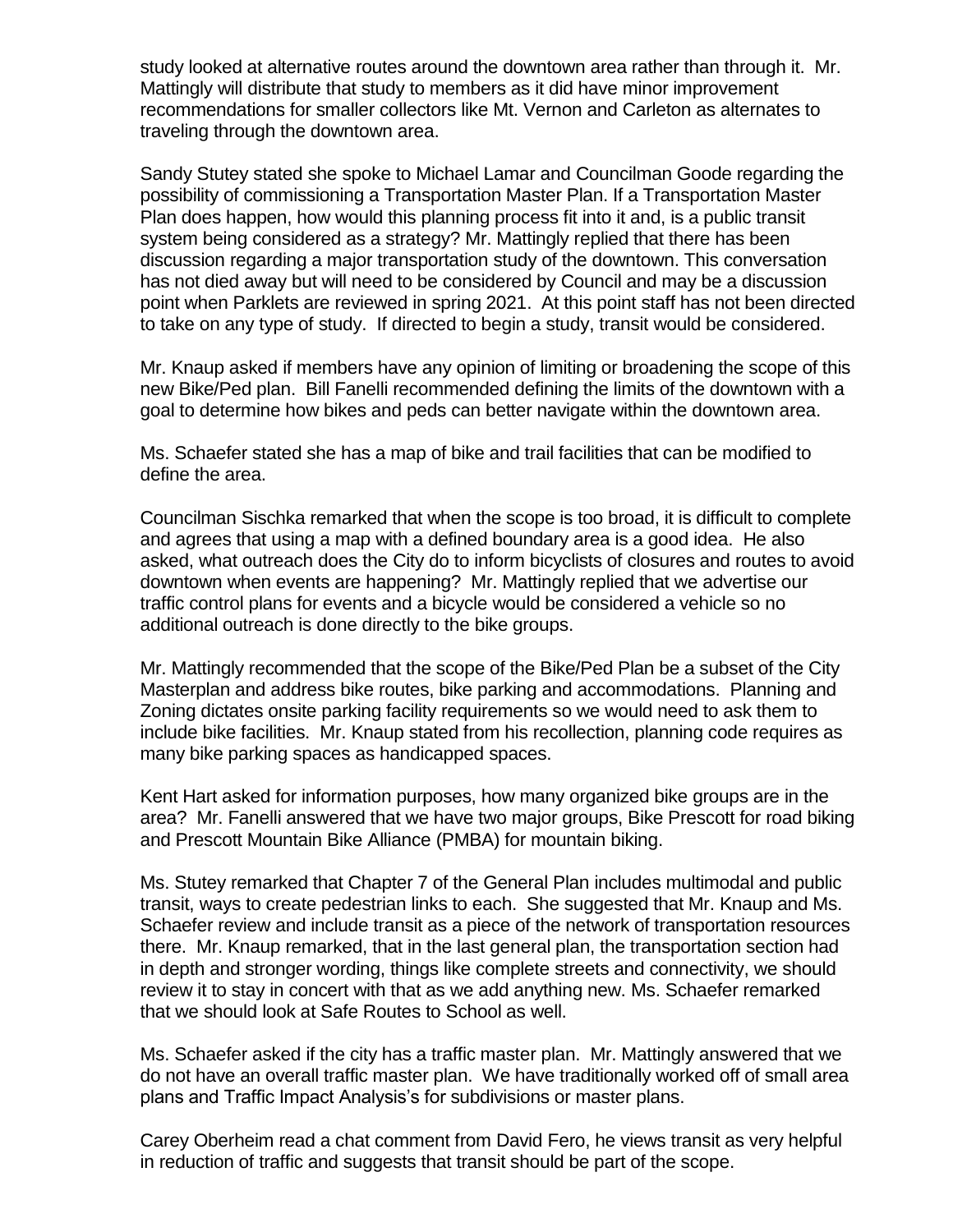Councilman Sischka remarked that CYMPO received \$3 million to look into a public transportation plan. From what he has seen, it is less like a bus route system plan and more like a ride share transportation plan. Not sure where that fits into all of this as it is not a traditional transportation system like busses. Mr. Mattingly remarked the CYMPO Transit Plan proposal is for a hybrid system with a fixed route, main line bus system as well as a ride share component. Ms. Stutey confirmed that the Transit Implementation Plan is now looking like more of a demonstration project with the CARES money. Initial use would be in Prescott Valley with micro transit which is more like a ride share system in zones while still providing some fixed route. The goal over the 4-year period is to build ridership and create demand for a more traditional fixed route system. The plan is now in the hands of Prescott Valley Town Council for acceptance of the CARES money for this use.

## D. Upcoming Major Pedestrian Related Projects

Mr. Mattingly gave a status update on several projects:

- Willow Lake Rd from Prescott Lakes Pkwy to SR89 roundabout crews are back to work on the 8' shoulder and should complete this week
- Willow Lake Rd and Prescott Lakes Pkwy intersection the Misc. Concrete Project will be presented to Council for contract award on January 12, 2021 and includes adding a signalized cross walk ramps and sidewalk on the northside of the roadway.
- Bike racks have been installed at the Public Works office, additional racks will be installing in the downtown area as well
- Willow Creek Rd and the modified curve are open with temporary 4-way stop signs at two intersection locations until the signals are operational
- In-street ped crossing signs will be installed this month to the mid-block crosswalks on Cortez and Montezuma
- An additional subdivision is being planned near the northeast corner of SR89 and Deep Well roundabout, staff will bring plans to a future meeting for discussion as the project plans are submitted

## E. Monthly Review of Bike and Pedestrian Collisions

Mr. Mattingly stated one collision, involving a pedestrian fatality near YRMC, occurred but the report is not available as fatalities take longer to investigate and complete. The Courier did report that the collision occurred after dark on Willow Creek Rd. Officer Johnson added that the pedestrian was crossing Willow Creek Rd outside of the crosswalk, from the Circle K on the west side of Willow Creek Rd to the area near the ambulance bay entrance of YRMC, and was struck in the northbound curbside lane.

David Fero asked if additional lighting would help in this situation. Mr. Mattingly remarked that a street light is located at the entrance of YRMC and staff will consider updating/upgrading the light for brightness. Additional considerations are being discussed such as adding railings with no-ped crossing signage in the area to help encourage use of the crosswalk. Once the full report is complete, staff will review.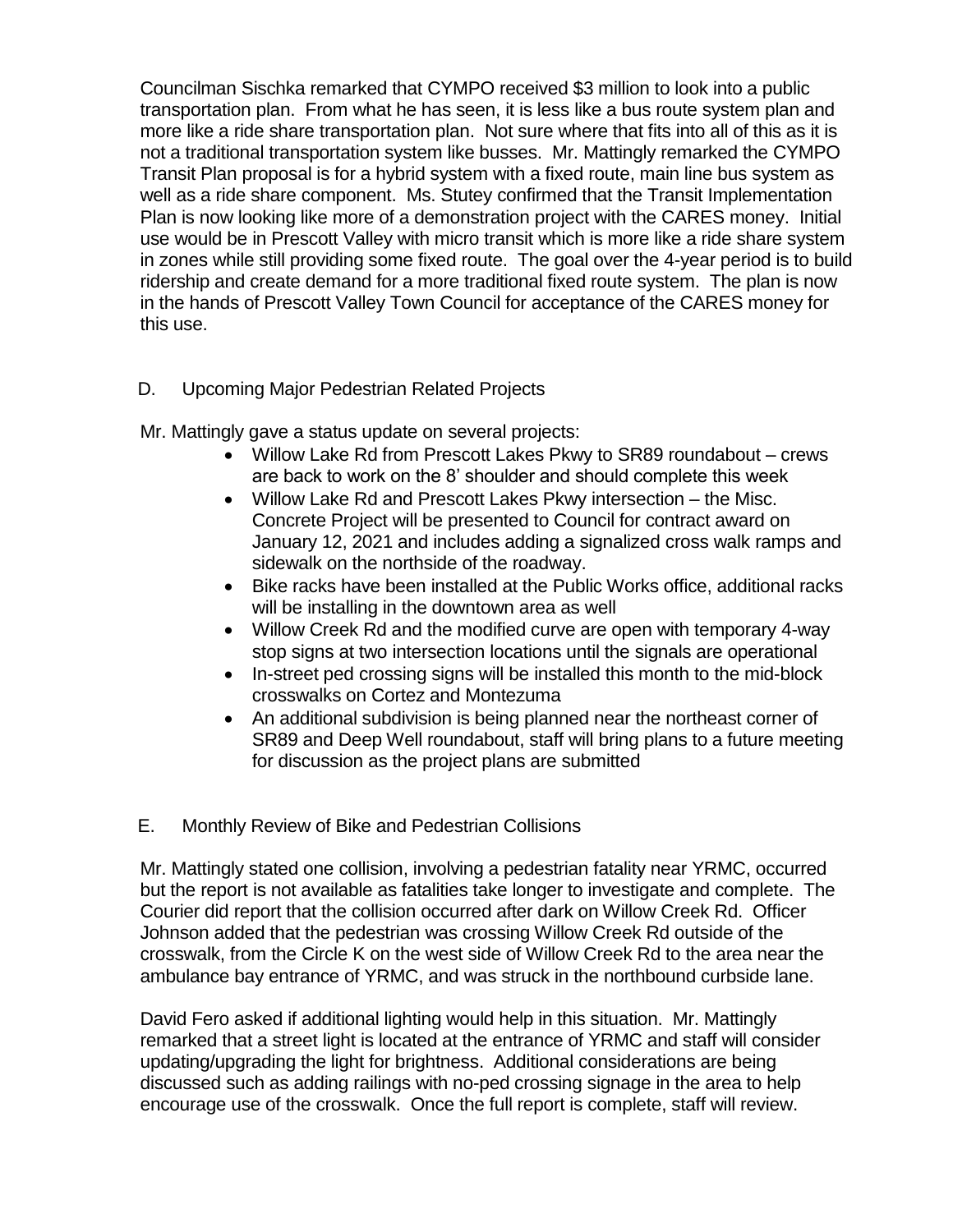#### F. Safety Concerns from Members

Mr. Mattingly reported that bollards have been re-installed at Montezuma and Willis, this was brought to our attention by Ms. Schaefer prior to this meeting.

Kent Hart asked how truck drivers are informed of City Code changes to the truck routes. Ian stated that code changes are adopted in public Council meetings and it is the responsibility of drivers to know the rules of the roadway.

Mr. Hart questioned the use of motorized bicycles on the path that exits the VA crossing SR89. Mr. Mattingly stated this is a multi-use trail that allows for certain motorized bicycles. Office Johnson added that motorized bikes are permitted up to 25 MPH with a size limit on the motor.

Mr. Hart asked if staff is aware of a collision on SR89 and the Willow Lake roundabout and if the design of the roundabout is flawed. Mr. Mattingly stated that this roundabout is a retro fit of a previous signalized intersection and recommended that this item be placed on a future agenda for discussion.

Councilmember Cathey Rusing, as a member of the public, recommended several changes to the intersection of Montezuma and Sheldon at the entrance of the new Hilton. Specifically asking for directional signing when continuing west on Sheldon into the Hilton as well as a dedicated left turn arrow when traveling northbound on Montezuma. Mr. Mattingly stated that directional signage is scheduled to be installed today now that we have word of the official opening date for the hotel. Once the hotel is open, traffic movements will be monitored and once warrants are met, a dedicated left turn arrow may be considered.

## G. Current Road Project Updates

Mr. Mattingly reviewed projects pertaining to traffic/bike/ped that are in progress.

- Corsair Extension the roundabout at Wilkinson is nearing completion
- 3-foot bike passing rule signage has been ordered and received, will begin placing signs at the City entrances
- Parking Garage additional directional signage is being installed as well as a mast arm over Granite St. near the entrance of the garage that will have illuminated signage for visibility
- Hilton small striping changes are being suggested in their parking lot for better movement exiting their lot

## H. Next Meeting

Next meeting will be held January 11, 2021. The members decided to start future meetings at 9:00 a.m. Suggested agenda topics include Master Plan Working Group Update and Willow Lake Rd. at SR89 Roundabout.

## I. Adjournment